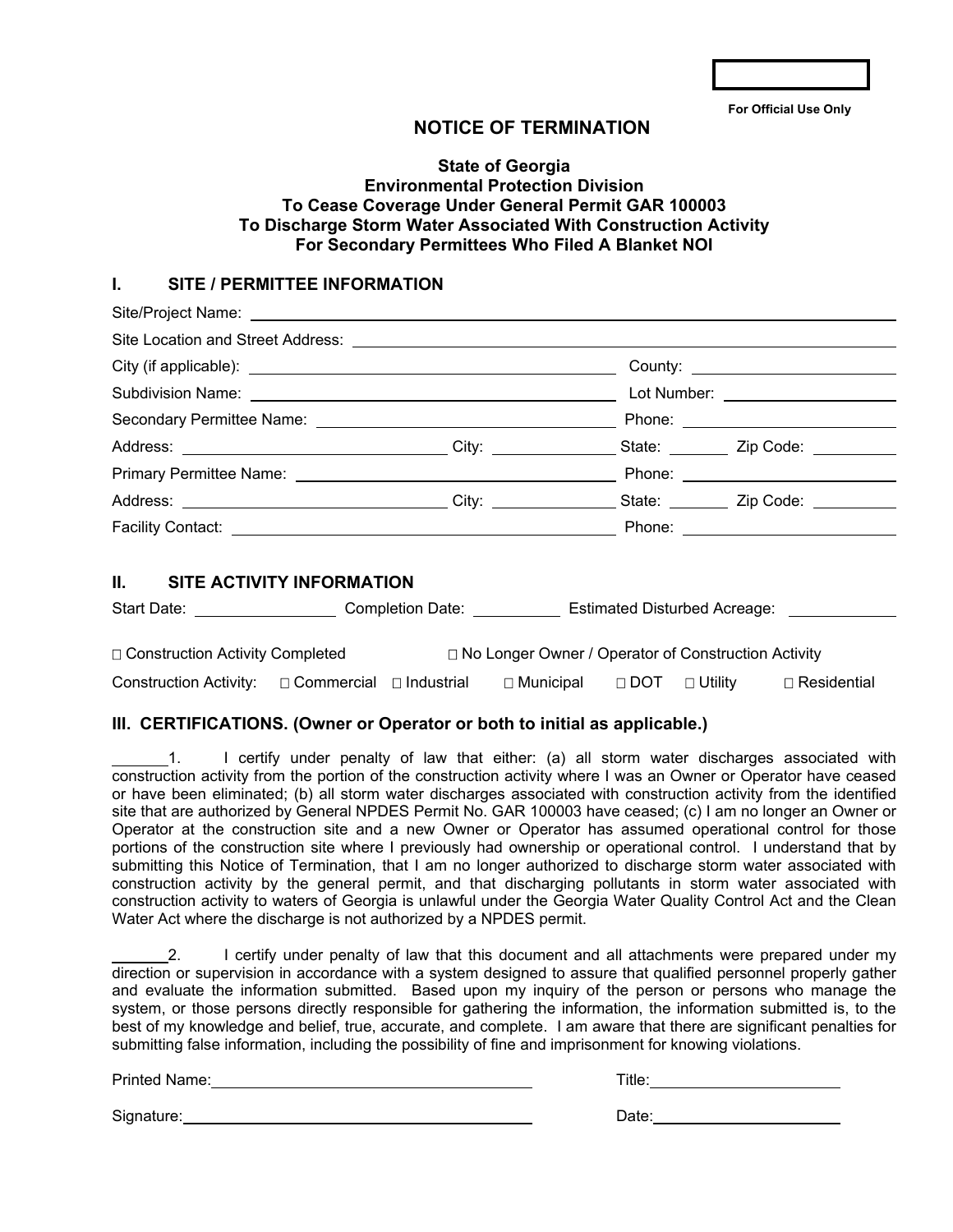#### **Instructions Notice of Termination (NOT) For Storm Water Discharges Associated With Construction Activity NPDES General Permit No. GAR100003 For Secondary Permittees Who Filed A Blanket NOI**

### **Who must file a Notice of Termination (NOT) Form**

This Notice of Termination must be typed. Any NOT that contains illegible information will not be accepted. All information on this NOT must be submitted to be a valid Notice. Any information requested on the NOT that is not applicable to the owner and operator or the site must be marked "N/A".

When the facility/site has been finally stabilized and all storm water discharges from construction activities authorized by the NPDES General Permit No. GAR100003 have ceased or when the Owner/Operator of the site changes, the Owner/Operator of the facility/site must submit a Notice of Termination (NOT). Final Stabilization means that all soil disturbing activities at the site have been completed, and that for unpaved areas and areas not covered by permanent structures, 100% of the soil surface is uniformly covered in permanent vegetation with a density of 70% or greater, or equivalent permanent stabilization measures (such as the use of rip rap, gabions, permanent mulches or geotextiles) have been used. Permanent vegetation shall consist of: planted trees, shrubs, perennial vines; a crop of perennial vegetation appropriate for the time of year and region; or a crop of annual vegetation and a seeding of target crop perennials appropriate for the region. Final stabilization applies to each phase of construction.

**Where to file NOT Forms -** The NOT and attachments must be sent to the Regional Office or District Office shown on the next page. Please submit only the first page of this document; do not submit the instructions or addresses.

### **Section I. Site / Permittee Information**

Enter the information required. The site/project name is the physical location of the construction activity. Should the site lack a street address, sufficiently describe the facility location so that it can be found by district personnel. **If additional space is needed, attach the description to the notice.** 

The facility contact is the person who the Owner or Operator or both has assigned the responsibility for the daily on-site operational control. Please do not leave any blanks in this section.

#### **Section II. Site Activity Information**

Indicate by marking the appropriate block whether this NOT is submitted due to completion of the construction activity or a change in the Owner or Operator or both of the construction activity.

Mark the appropriate box to indicate the class of construction activity that was conducted at the site. For residential sites, also mark the block as either a subdivision development or an individual lot.

Estimated disturbed acreage is the total number of acres, **to the nearest 1/10 acre,** that will be disturbed under this NOI (this includes disturbances by the primary and all secondary permittees.)

#### **Section III. Certifications**

All applicants must sign this Notice. Permittees shall initial next to the applicable certification statements on the line provided. Federal and State statutes provide specific requirements as to whom is authorized to sign Notice of Terminations. Signing of a Notice of Termination by others is not a valid submittal. Please be aware Federal and State statues provide severe penalties for submitting false information on this application form. Federal and State regulations require this application to be signed as follows:

- For a corporation: by a responsible corporate officer;
- For a partnership or sole proprietorship: by a general partner or the proprietor; or
- For a municipality, state, Federal or other public facility: by either a principal executive officer or ranking elected official.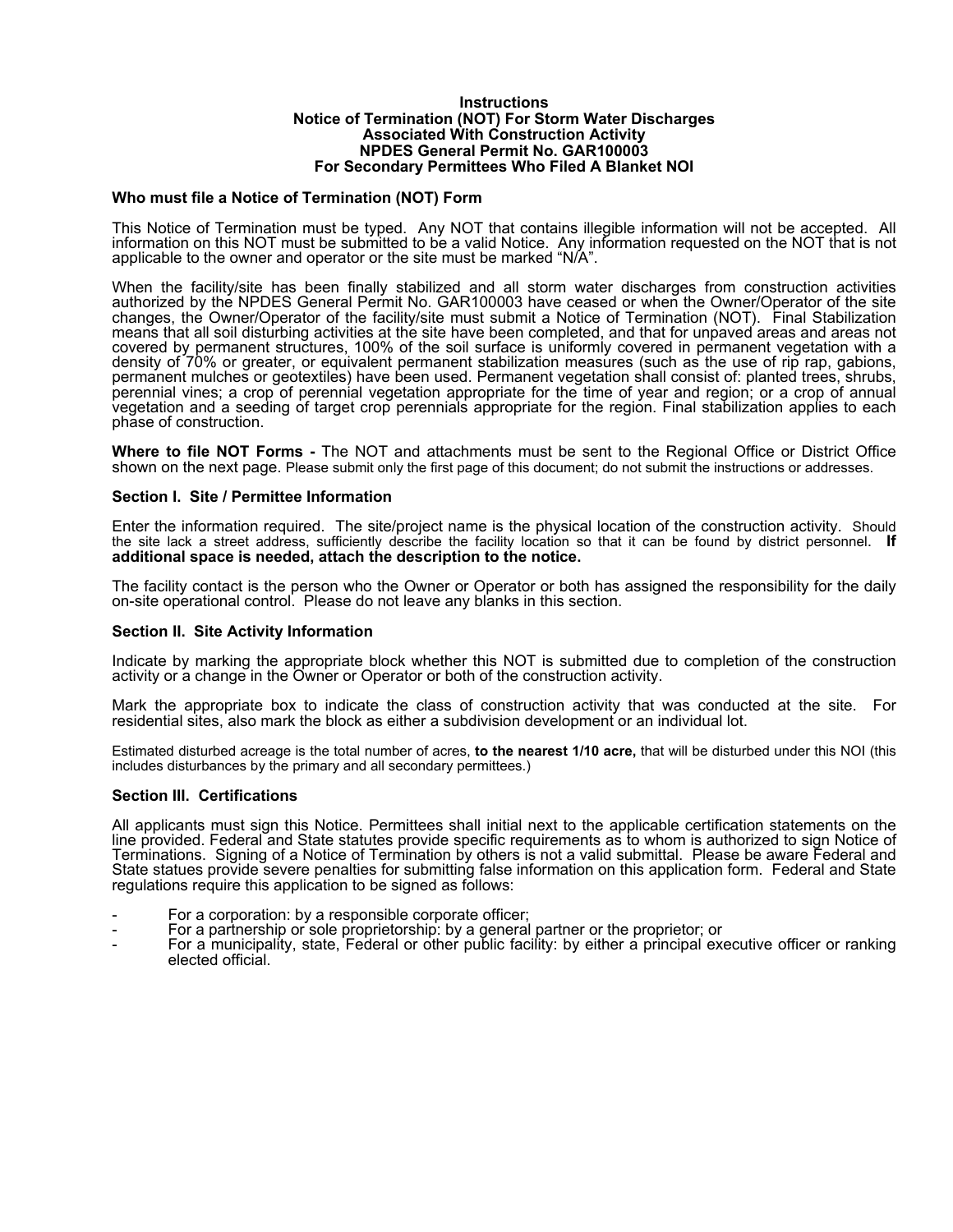# **GEORGIA EPD DISTRICT OFFICES**

All Notice of Intents, Notice of Terminations, Erosion, Sedimentation and Pollution Control Plans, certifications, reports, and any other information shall be sent to the following District offices of EPD:

**A. For facilities/sites located in the following counties:** Bibb, Bleckley, Chattahoochee, Crawford, Dooly, Harris, Houston, Jones, Lamar, Macon, Marion, Meriwether, Monroe, Muscogee, Peach, Pike, Pulaski, Schley, Talbot, Taylor, Troup, Twiggs, Upson

| Information shall be submitted to: | West Central District Office              |
|------------------------------------|-------------------------------------------|
|                                    | Georgia Environmental Protection Division |
|                                    | 2640 Shurling Drive                       |
|                                    | Macon, GA 31211-3576                      |
|                                    | (478) 751-6612                            |

**B. For facilities/sites located in the following counties:** Burke, Columbia, Emanuel, Glascock, Jefferson, Jenkins, Johnson, Laurens, McDuffie, Montgomery, Richmond, Screven, Treutlen, Warren, Washington, Wheeler, Wilkinson

| Information shall be submitted to: | East Central District Office<br>Georgia Environmental Protection Division<br>1885-A Tobacco Road |
|------------------------------------|--------------------------------------------------------------------------------------------------|
|                                    | Augusta, GA 30906-8825                                                                           |
|                                    | (706) 792-7744                                                                                   |

**C. For facilities/sites located in the following counties:** Baldwin, Banks, Barrow, Butts, Clarke, Elbert, Franklin, Greene, Hall, Hancock, Hart, Jackson, Jasper, Lincoln, Madison, Morgan, Newton, Oconee, Oglethorpe, Putnam, Stephens, Taliaferro, Walton, Wilkes

Information shall be submitted to: Northeast District Office

Georgia Environmental Protection Division 745 Gaines School Road Athens, GA 30605-3129 (706) 369-6376

**D. For facilities/sites located in the following counties:** Clayton, Coweta, DeKalb, Fayette, Gwinnett, Heard, Henry, Rockdale, Spalding

| Information shall be submitted to: | Mountain District - Atlanta Satellite<br>Georgia Environmental Protection Division<br>4244 International Parkway, Suite 114<br>Atlanta, GA 30354-3906<br>(404) 362-2671 |
|------------------------------------|-------------------------------------------------------------------------------------------------------------------------------------------------------------------------|
|                                    |                                                                                                                                                                         |

**E. For facilities/sites located in the following counties:** Bartow, Carroll, Catoosa, Chattooga, Cherokee, Cobb, Dade, Dawson, Douglas, Fannin, Floyd, Forsyth, Fulton, Gilmer, Gordon, Habersham, Haralson, Lumpkin, Murray, Paulding, Pickens, Polk, Rabun, Towns, Union, Walker, White, Whitfield

| Information shall be submitted to: | Mountain District - Cartersville Office<br>Georgia Environmental Protection Division<br>P.O. Box 3250<br>Cartersville, GA 30120-1705<br>(770) 387-4900 |
|------------------------------------|--------------------------------------------------------------------------------------------------------------------------------------------------------|
|------------------------------------|--------------------------------------------------------------------------------------------------------------------------------------------------------|

**F. For facilities/sites located in the following counties:** Appling, Atkinson, Bacon, Brantley, Bryan, Bulloch, Camden, Candler, Charlton, Chatham, Clinch, Coffee, Effingham, Evans, Glynn, Jeff Davis, Liberty, Long, McIntosh, Pierce, Tattnall, Toombs, Ware, Wayne

| Information shall be submitted to: | Coastal District- Brunswick Office<br>Georgia Environmental Protection Division<br>One Conservation Way |
|------------------------------------|---------------------------------------------------------------------------------------------------------|
|                                    | Brunswick, GA 31520-8687<br>(912) 264-7284                                                              |

**G. For facilities/sites located in the following counties:** Baker, Ben Hill, Berrien, Brooks, Calhoun, Clay, Colquitt, Cook, Crisp, Decatur, Dodge, Dougherty, Early, Echols, Grady, Irwin, Lanier, Lee, Lowndes, Miller, Mitchell, Quitman, Randolph, Seminole, Stewart, Sumter, Telfair, Terrell, Thomas, Tift, Turner, Webster, Wilcox, Worth